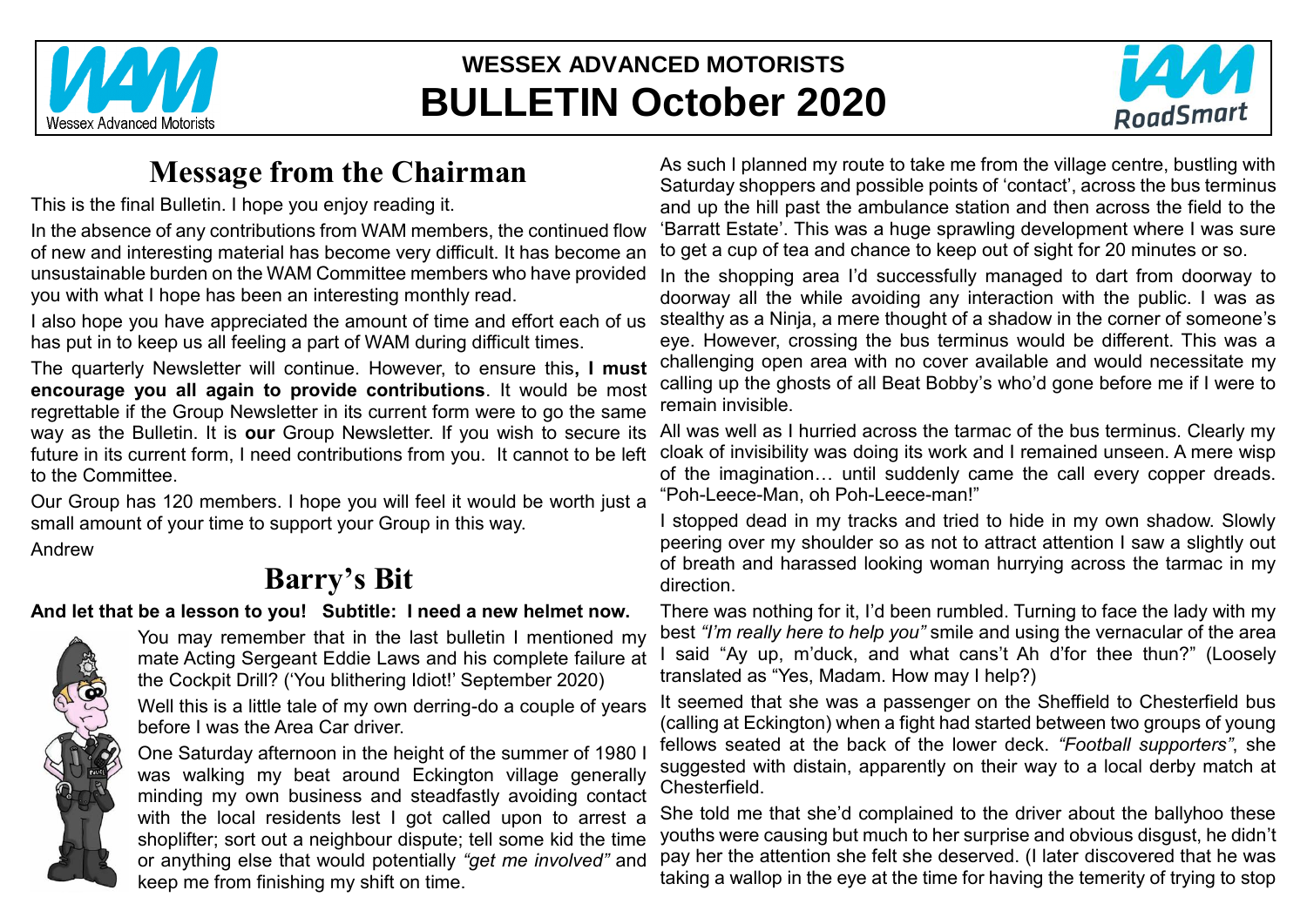said high jinks). Catching sight of me crossing the terminus he'd suggested (none too politely I understand) that she'd be better off attracting my attention than bothering him!



There was nothing for it, duty called and I had to go. You'll understand that as a most conscientious bobby and public servant that I'd carefully checked all around help crossing the road or whatever first. I'd even gone to the extra mile in my community service of *'actively encouraging'* some old biddy to cross the road with me, but with a firm swing with her handbag to the side of my head she had gently explained that she actually wanted to go the other way; to the shops.

(Some people are just so blasted selfish, have you noticed? Believe me, if I was coming to the end of my shift or god forbid, in desperate need of the Gents, I'd have been fighting off the blue rinse brigade with my truncheon! But when *I* need an old girl to assist across the road? No chance!)

So, bringing myself out of a disinterested slouch, I pulled myself to my fullest 5' 9¾" and, being overtaken by some old boy with a Zimmer frame, I marched resolutely across the terminus and onto the bus.

Aside from those law abiding types who were watching the brawl with interest, my immediate shout of "OY! YOU LOT!" drew absolutely no discernible response. I could see that more *affirmative* action was called for. Wrapping the leather of my truncheon strap firmly around my thumb and back of my hand in the regulation manner, I strode purposefully towards the melee at the back of the bus. However my composure and determination were suddenly deflated when within two steps I was stopped dead in my tracks with my neck bent backwards in a surprising and rather uncomfortable manner as my helmet became firmly wedged on the bus ceiling.

Now, there were three key points that I'd clearly forgotten whilst on such a vehicle and trying to exercise the Office of Constable.

- 1. As you step onto the bus there's oodles of headroom at the point where you pay the driver.
- 2. As you step away from the pay point towards the seating area, the headroom becomes suddenly and *considerably* lower.
- 3. A copper needs to remove his pointy hat before he goes to the back of the bus!



I was well and truly wedged. I couldn't go forward and I couldn't go backwards. I'd wrenched my neck and, surprise, surprise, my undignified plight had caught the attention of the thugs in the back and slowly but surely the fighting stopped mid punch, kick, bite and Chinese burn as all eyes were turned on me.

to see if there was some poor frail old girl in need of The stillness and the silence went on for ever as I slowly reached up and removed my chin strap. Then, with as much dignity as I could muster, slowly bent my knees and ducked my head out of my helmet. A helmet that now remained firmly embedded in the roof of the bus.

> You could hear a pin drop it was so still. Glancing around I could see that by now *everybody* was looking at me; just waiting to see what I'd do next. To be honest, there was nothing else I *could* do. Taking a firm hold on both sides of my lid I yanked firmly until the blasted thing was free. This resulted not only in me stumbling backwards a couple of steps, but also in a spontaneous round of applause from the general passengers as well as the erstwhile fighters at the back. (It didn't help that the driver joined in too. I had rather hoped for his quiet support!)

> Accepting the absurdity and humour of the situation, I gave a little bow to the assembled throng and, not forgetting what had brought me onto this cursed bus in the first place, with all the tattered dignity of my office that was left to me, I gave the now cheering and hooting mob at the back the sternest of sheepish looks that I could muster and said "There! And let that be a lesson to you! Now for pity's sake, just see if you can behave yourselves for the rest of the journey, will you?!"

> Then, helmet clasped firmly under my arm, I turned and with as much poise as I could muster, walked off the bus.

> > ][



The interlude with the bus roof had completely knackered the silver front of my helmet's 'coxcomb' and necessitated a trip home to swap for my spare.

Although the Section Sergeant readily accepted my explanation for the damage to my lid (of course he would, he already thought I was an idiot!) typically the Storeman at Police HQ was very sceptical and seemed to think that I had deliberately stamped on the blasted thing just to annoy him.

Happy days! *Barry*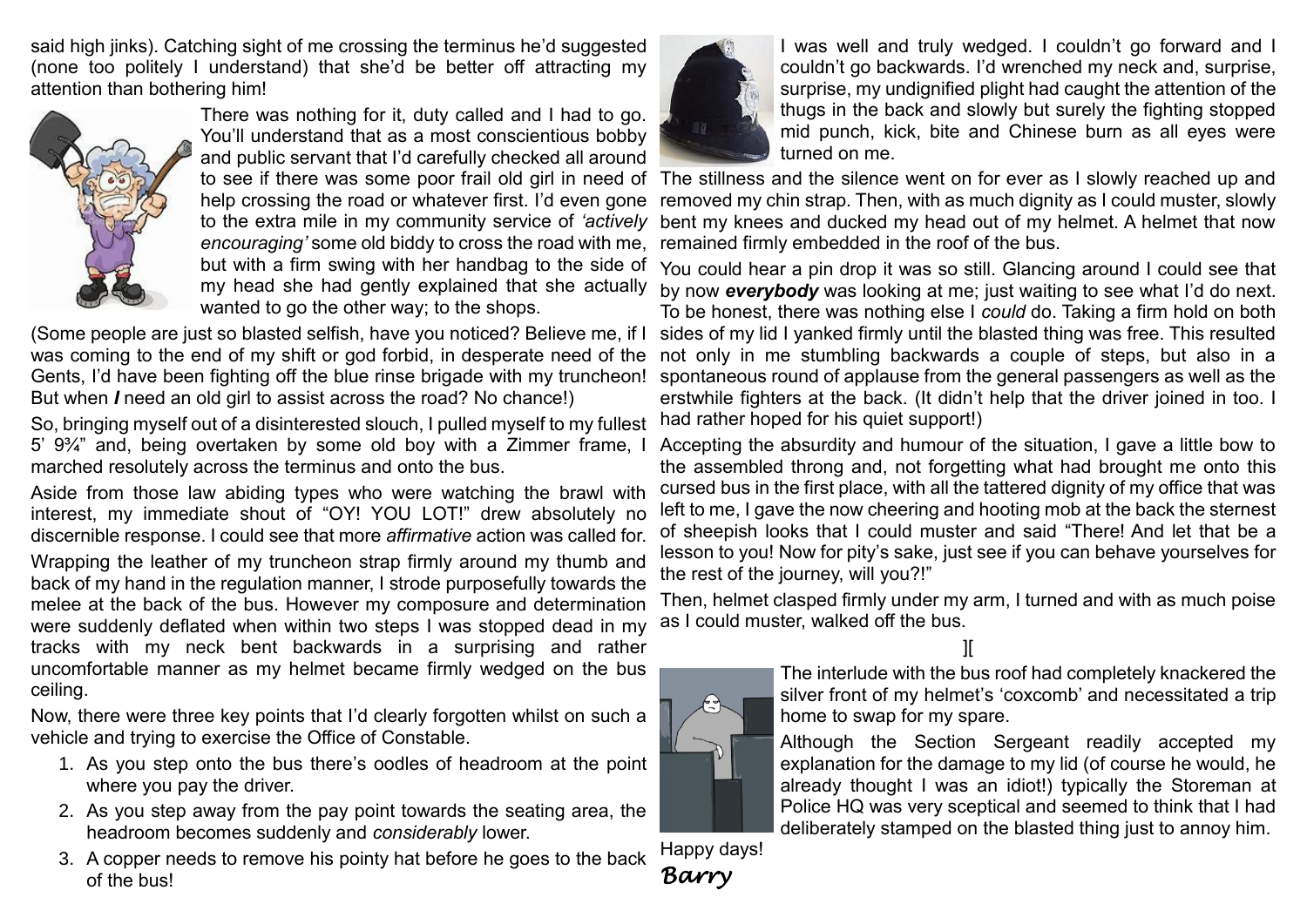#### **Quiz Answers Bulletin No. 4; September 2020**

| 1 | <b>Prince Philip</b>     | 11  | Bridgend                                                                                                                       |  |
|---|--------------------------|-----|--------------------------------------------------------------------------------------------------------------------------------|--|
| 2 | Greta Thunberg           |     | 12 Thomas Cook                                                                                                                 |  |
| 3 | Their public toilets     |     | 13 Extinction Rebellion                                                                                                        |  |
| 4 | Notre Dame               |     | 14 Uluru (Ayers Rock)                                                                                                          |  |
| 5 | Tiger Roll               |     | 15 Olivia Colman                                                                                                               |  |
| 6 | <b>Tel Aviv</b>          |     | 16 England                                                                                                                     |  |
| 7 | Last place (41 entrants) |     | 17 Sir Lindsay Hoyle                                                                                                           |  |
| 8 | <b>Crufts</b>            |     | 18 Metal ball                                                                                                                  |  |
| 9 | <b>RHS Chelsea</b>       | 19  | <b>Sir Rod Stewart</b>                                                                                                         |  |
|   | 10 Cannes                | ,20 | 2. Presidents Johnson (1867) &<br>Clinton (1998) (Nixon faced impeachment<br>enquiries, but resigned before he was impeached.) |  |

# **Don't** *Brake* **The Rules!**

One of which being: -

When I was training to be a Police Driver Trainer, I was given a new Vauxhall, a large open space, and a very, VERY, novice driver.

[One who had a short body and arms but very L-O-N-G legs such that every time he changed gear, he hit the steering wheel with his knee and we went across the road towards the oncoming cars. Oh, what fun]

Sorry I digressed, *went off on one there.*

SO off I went with this novice and successfully taught him rapidly how to accelerate *and* change gear as well.

[As in ROADCRAFT chapter 5 Acceleration, Gear changing, Braking and **Steering** 

Then just as I was feeling ever so slightly smug MY supervising instructor said: - "Well done"! "You now have just 50 yards left to teach him the rest of the chapter HOW TO BRAKE AND STEER"

[I used to use that same cruel method when training new Police Driver trainers Locally, Regionally, Nationally, and Internationally. I expect they forgave me, even thanked me?]

#### *Slowing down and stopping.*

*It used to say MORE important than being able to accelerate and change gear is the ability to slow down or stop.*

Now: -

You need to be able slow down or stop smoothly *and* with your vehicle under full control. Anticipate the need to slow down or stop or stop early and brake progressively. Being able to accurately estimate the required braking distance effort at different speeds is central to skilful driving.

There are TWO ways of slowing down [decelerating] or stopping.

Releasing or easing off the accelerator. [acceleration sense]

Using the brakes

1] is known as engine braking or using *Acceleration Sense* this is defined as the ability to vary vehicle speed in response to changing road and traffic conditions by accurate use of the accelerator, so that you use the brakes LESS or NOT AT ALL.

It has many advantages as discussed on pages 92/93 of Chapter 5 of Roadcraft. However, it may operate more strongly on vehicles fitted with a retarder, EV's or old stiff engines or Diesels.

A lot less on some modern cars with ECO systems keeping the throttle open but no fuel, low friction engine, over run, or coast mode with gearbox disconnected.

It is useful in slippery road conditions. BUT not by going down the gears 6- 5-4-3-2 example as GEARS are for GOING and BRAKES are for SLOWING.

2] Therefore is for all normal driving. The most efficient way of slowing the car down, instead of relying on the clutch and gear box is applying the normal braking the foot brakes.

#### *How much to use*

The pressure on the footbrake and thus the brakes can be varied from a barely perceptible effect. [just having the friction material of the pads against the discs or friction material of the shoes contacting the drums.]

To a full-on smoking, wheel locking, emergency STOP. [sorry yes okay you have ABS or ALB or EBA or EBD or whatever and that is not supposed to happen. OR tell that to the Police driver in a BRAND-NEW VOLVO who was on the M32 doing 120mph when a 'LOL' pulled out in front in an old Morris Minor into lane 2. He locked up and TOTALLY flat spotted a new set of front tyres.]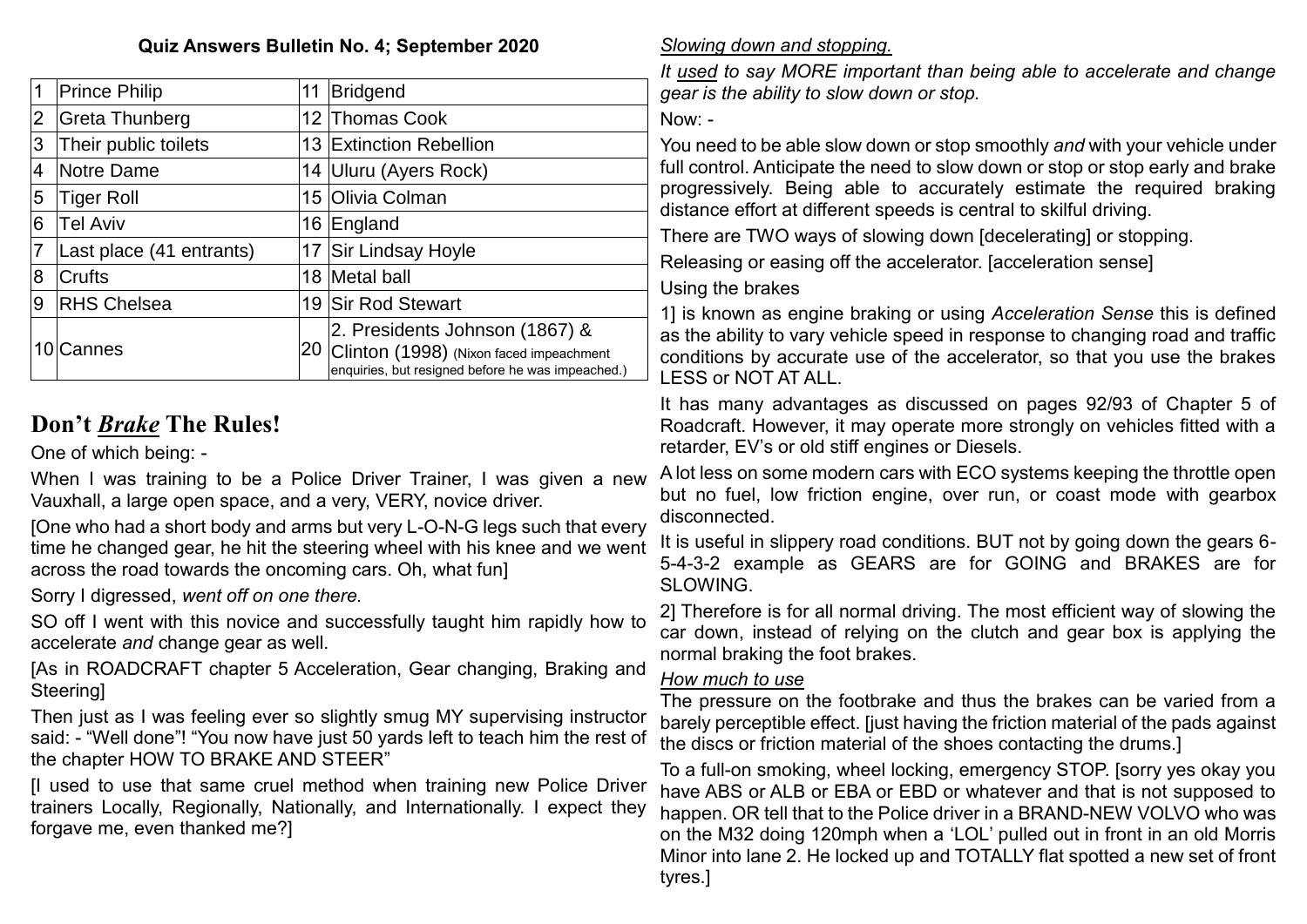#### *How to use it [Called Braking Sense]*

Firstly, the brake pedal must not be used as a switch. You must develop a feel for it. No ON & OFF on the pedal. [causing the vehicle to be unstable and the passengers SICK]

During all normal braking the foot is placed on the pedal and the 'free play' or spare travel is taken up. Often this brings on the BRAKE LIGHTS and gives a warning to the vehicles behind. Remember though that if pressure operated, or brake by wire or ECU managed braking may have already occurred by the time the lights illuminate [check yours].

This pressure is now progressively built up for the desired amount of speed that needs to be lost it can vary a little around that point slightly on or off.

On completion the pedal pressure is eased until the foot can be removed only when the pedal has gently rested back on the 'stop'. [NOT with a resounding clunk as the pedal hits the metal]

This is also a good method of braking in an emergency! Because if you were to just HIT the brakes with the front wheels lightly laden 'unprogressively' chances are they may lock up into a skid. By building up the pressure, and thereby the weight transfer to the front wheels this, effect may be reduced.

Thus, the mottos: -

FEEL/FIRM/and FEATHER. SINE WAVE BRAKING. TAPERED BRAKING. PROGRESSIVE BRAKING.

The advantages are: -

Allows other drivers time to react.

Prevents locked wheels.

Prevents skidding.

Saves wear and tear on brakes, tyres and suspension.

Saves fuel. [oh yes 'ECO' again]

Is more comfortable for the passengers.

#### *Stop it*

When bringing the car to a halt you must try to avoid the '*Vicars Curtsies'*

*[NO, I am not trying to be irreverent.* He said knowing quite a few members]

As it was a member who coined this phrase back in the 80's It is the fact that no matter how slow you are going or how little pressure there is on the brake pedal, *THE BRAKES WILL LOCK* when you come to a stop.

So, you must finely judge bringing the car to a halt so that the car neither dips at the front nor settles at the rear. It may be called a 'Gliding Halt' and

invariably means there is NO pressure on the brakes when the car actually stops.

Remember IF you were to cut the engine on a flat road and allow to car to coast it WILL roll to a halt. You just help it!

[Disclaimer please do not try this down Tog hill/Redhill/Hursley hill/or whatever - or check your NCB with your insurer first]

*Question?* 

If when driving along a flat and level road at 40, and you brake the cars speed down to 30, then remove your foot quickly from the pedal.

Does it carry on at 30

Speeds up again.

Carries on slowing down.

Answer at end.

#### *How Far*

The GOOD advanced driver must know the overall stopping distances for the speeds achievable in the vehicle he is driving, AND relate them to everyday situations, circumstances, and distances on the road and in the traffic. Check now to see if you know what they are.

*Remember* that the Highway code gives the WORST case scenarios [EG a Bond Bug on BALD faulty tyres with serious old suspension on a contaminated road surface and are considered by some to be HOPELESSLY out of date.

*Remember* also I was a Collision Investigator. I have a list of all the cars BRAKING distances from 60MPH.

Some PREMIUM ranges of cars are capable of HALF those distances. However sorry to say some budget cars are TWICE those Highway code distances. [NOT illegal just err different]

So, if you are in your new PORSCHE and one of those budget mobiles is behind you. THEIR braking distance INCLUDES YOUR CAR if asked to stop suddenly.

*Remember: -* If you double your speed your quadruple your braking distance *Remember: -* Braking distances are at least DOUBLED or QUADRUPLED in wet or icy conditions

THE SAFE STOPPING DISTANCE RULE is always be able to stop in the distance you can see to be clear. [safely and comfortably] on your own side of the road.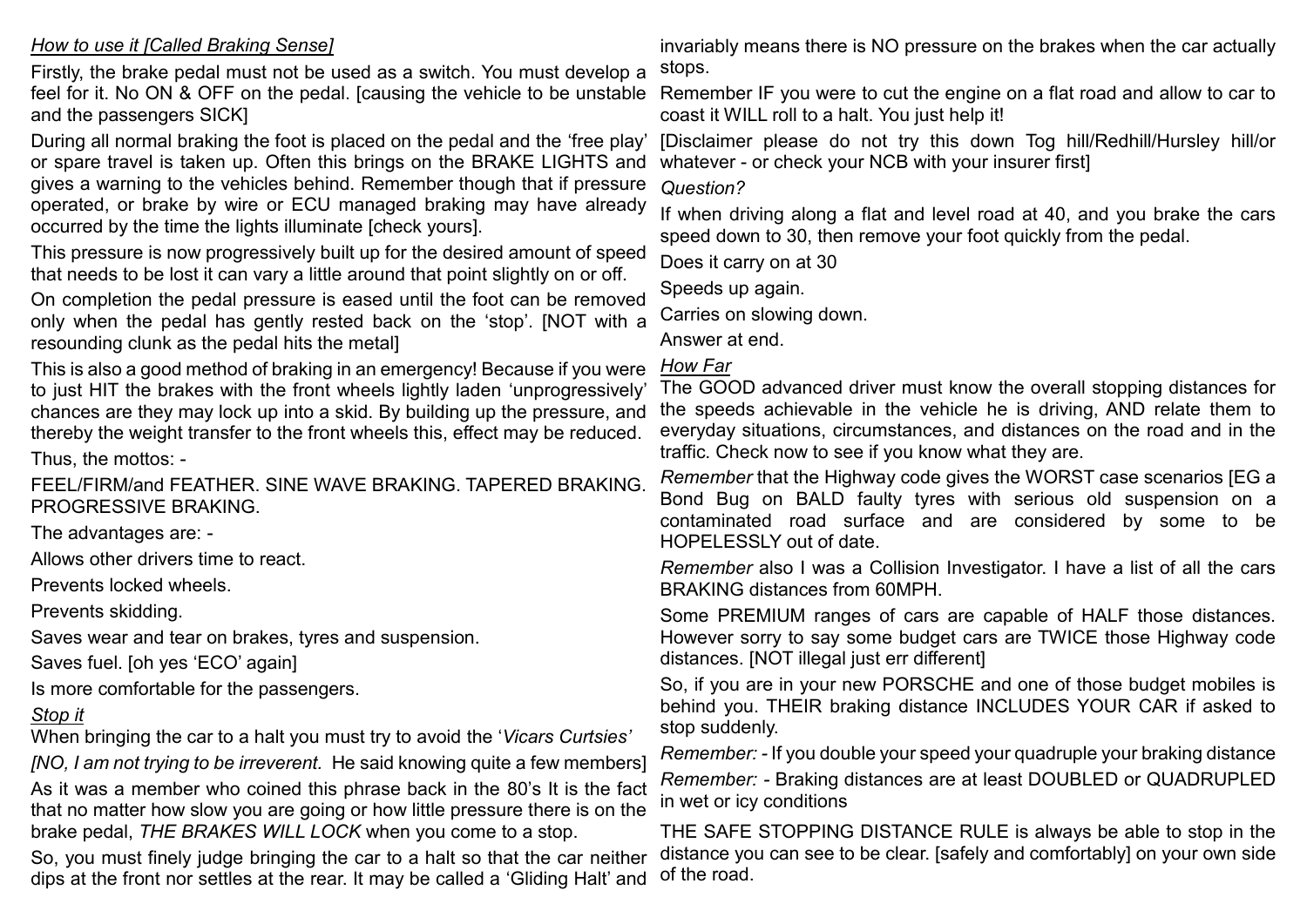| Overall safe stopping distance                                                            | <b>WHAT ABOUT THE PARKING BRAKE THEN you ask!</b>                                                                                                    |  |  |
|-------------------------------------------------------------------------------------------|------------------------------------------------------------------------------------------------------------------------------------------------------|--|--|
| To work this out add THINKING distance to BRAKING distance.                               | Oh, alright there has to be one to ask?                                                                                                              |  |  |
| Thinking distance is the distance travelled in the time between first Some basics then: - |                                                                                                                                                      |  |  |
| observing the need for action and acting.                                                 | Its methodology, for applying, locking, releasing, use, technique,                                                                                   |  |  |
| It can vary in 5 ways: -<br>$\bullet$                                                     | effectiveness, Manual/Auto etc., Auto ON Auto OFF etc.' will vary TOTALLY                                                                            |  |  |
| Speed of the car.<br>$\bullet$                                                            | between all the cars out there.                                                                                                                      |  |  |
| Physical condition of the driver.<br>$\bullet$                                            | Check manufacturer's handbook/instructions.                                                                                                          |  |  |
| Mental condition of the driver.<br>$\bullet$                                              | Yes, the parking brake should be applied, when you stop LONG ENOUGH                                                                                  |  |  |
| Amount of concentration being applied.                                                    | for it to be applied [I suppose about a couple of seconds then, no delay or                                                                          |  |  |
| Whether they are expecting something to happen or not.<br>$\bullet$                       | waiting.] Only when stationary. Do not rush to apply it by taking hand of<br>wheel as you approach the hazard. With experience you can judge whether |  |  |
| Braking distance is the distance need for braking.                                        | you need to use it for every short stop.                                                                                                             |  |  |
| It can vary in 5 ways: -                                                                  | Beware though! If it is NOT being applied for the exact moment you are                                                                               |  |  |
| Speed of the vehicle.<br>$\bullet$                                                        | shunted from behind by a vehicle at a crossing or junction, and you are                                                                              |  |  |
| Condition of the car.<br>$\bullet$                                                        | pushed into the pedestrian or traffic flow!                                                                                                          |  |  |
| Condition of the road surface.<br>$\bullet$                                               | Always in the correct sequence dependant on the next move.                                                                                           |  |  |
| Weather conditions.<br>$\bullet$                                                          | LONG stay which generally means Parking brake Neutral.                                                                                               |  |  |
| Whether you are going Uphill or Downhill.<br>$\bullet$                                    | [Red lights. Road works, parking up, end of drive. For example.]                                                                                     |  |  |
|                                                                                           | SHORT stay which generally means GBH Gear [1 <sup>st</sup> selected] before                                                                          |  |  |
| <b>BRAKING RULES</b>                                                                      | Handbrake.                                                                                                                                           |  |  |
| Approaching hazards.                                                                      | [Junctions, Roundabouts, give ways, STOPS [yes stop signs] only if it is                                                                             |  |  |
| Consider: -                                                                               | busy. Otherwise just STOP then if clear move off. Pedestrian crossings. For<br>example.]                                                             |  |  |
| • Your initial speed.                                                                     | Andy's Top Tip 1 Consider releasing your foot brake and applying the                                                                                 |  |  |
| The road surfaces.                                                                        | Parking brake to reduce glare for the driver behind you. If your vehicle allows                                                                      |  |  |
| The weather conditions.                                                                   | it. However, some cars keep the brake lights on regardless.                                                                                          |  |  |
| • Road and traffic conditions.                                                            | Andy's Top Tip 2 After a 'Hot Stop' that is from high speed to a red light.                                                                          |  |  |
| Corners and bends.                                                                        | Avoid keeping foot on foot brake as it could cook the pads and callipers.                                                                            |  |  |
| Plan to avoid braking in corners and bends because it increases the                       | Again, some cars disallow this with the 'AUTO' brake button set                                                                                      |  |  |
| demands on tyre grip. If you HAVE to brake apply the brakes gently and                    | ANSWERS: Carries on slowing down.                                                                                                                    |  |  |
| steadily.                                                                                 | <b>HAPPY STOPPING</b>                                                                                                                                |  |  |
| Brake in plenty of time.                                                                  | <b>Cheers</b>                                                                                                                                        |  |  |
| Adjust the brake pressure to the condition or grip of the road surface.                   | <b>Andy POULTON</b>                                                                                                                                  |  |  |

**Examiner Region 1 South West** 

Adjust the brake pressure to the condition or grip of the road surface.

On steep winding descents brake firmly on the straights and *gently* on the bends - remember to use a lower gear where, when, and if appropriate at an early stage in the descent.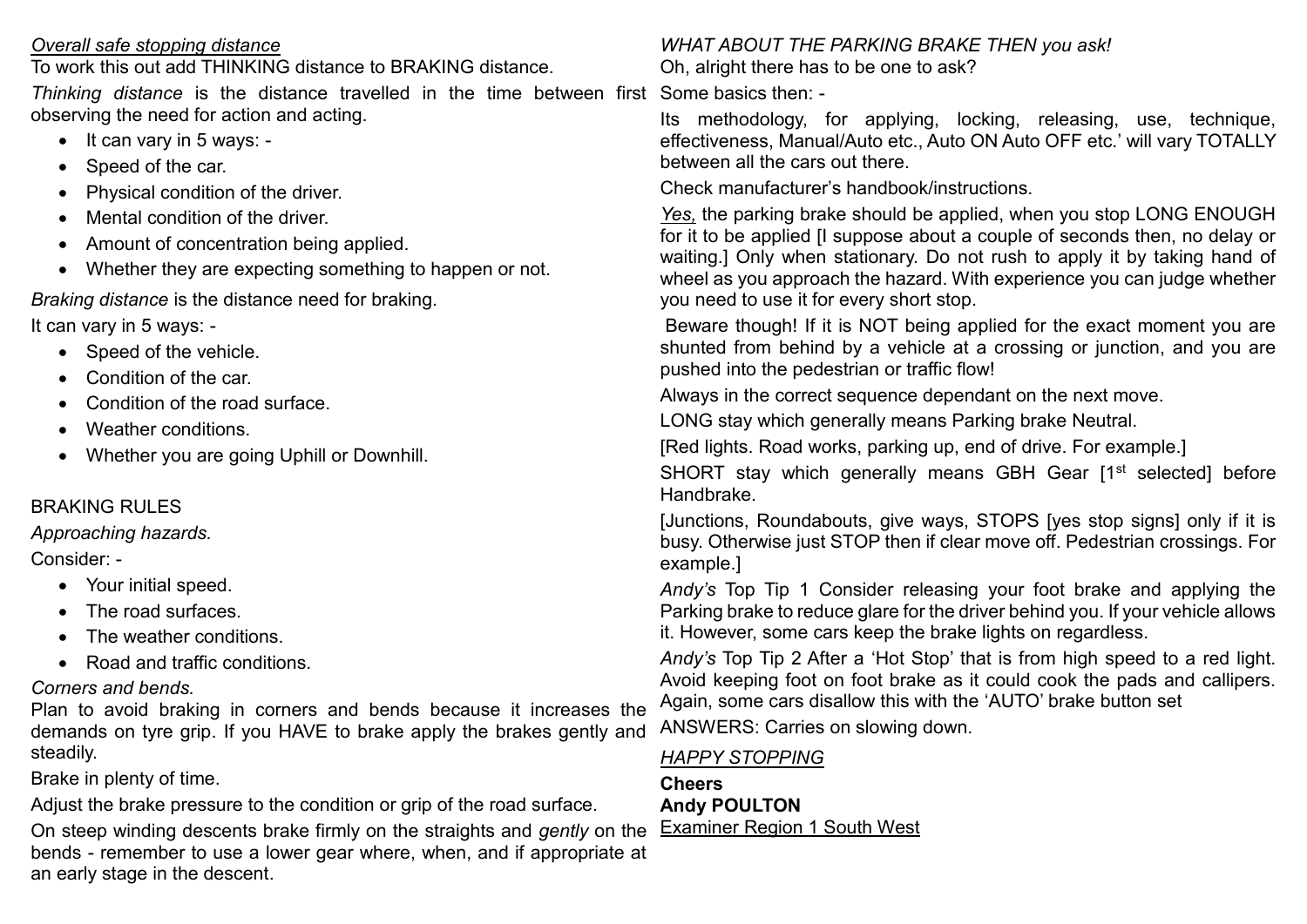

#### **A New Code of Practice Proposed for Private Car Parking Firms**

The Government is proposing a new Code of Practice aimed at eliminating unfair fines issued by private car parking firms. The proposals include a maximum cap for parking fines, a 10-minute grace period before a late fine can be issued and a requirement for parking firms to clearly display pricing with terms and conditions.

The proposed new code and framework will also include the creation of a mandatory single Appeals Service and



Appeals Charter for motorists to turn to if they are unfairly fined. Under the charter, motorists could be able to appeal their fine and see it reduced to a maximum of £20 or cancelled. There will also be a tiered system to differentiate between major and minor offences

The measures, which will form part of a new Parking Code of Practice and Framework are described as a 'victory for the millions of motorists across the country'. It is intended to put a stop to rogue parking firms using aggressive tactics and handing out unfair parking tickets with no right to appeal. The proposals aims to restore 'common sense' to the way parking fines are issued, while cracking down on offenders who put other people in danger and hinder the emergency services.

# DutchReach<sup>2</sup>

When exiting a vehicle check your mirrors and open the door as follows:

Reach for the handle with your far hand

Swivel your upper body

Check over your shoulder to the rear

Open the door slightly and check again before exiting the vehicle

Drivers and passengers should be encouraged to get into the habit of reaching across to the vehicle's door with their far hand to open it. Known as Dutch Reach it is a simple yet effective technique to prevent 'dooring' - caused when people exiting a vehicle suddenly open a door into the path of a cyclist, or other vulnerable road user. The aim is to make people think before opening the car door by making the exit from the vehicle slower and more cautious. When you reach for the door handle with the hand that is furthest from the door, your upper body will swivel, allowing you to check over your shoulder to the side and rear. Opening the door slightly and checking again before exiting the vehicle will greatly reduce the risk of coming into contact with a passing cyclist."

**BE AWARE**! My wife and I went to the supermarket this morning, wearing masks. When we got home and took them off, it was not my wife.

][

*Sometimes in public I give a quick smile to strangers to be polite and then realize I'm wearing a mask!*

#### ][

If you hate wearing a mask, you're not going to like the ventilator.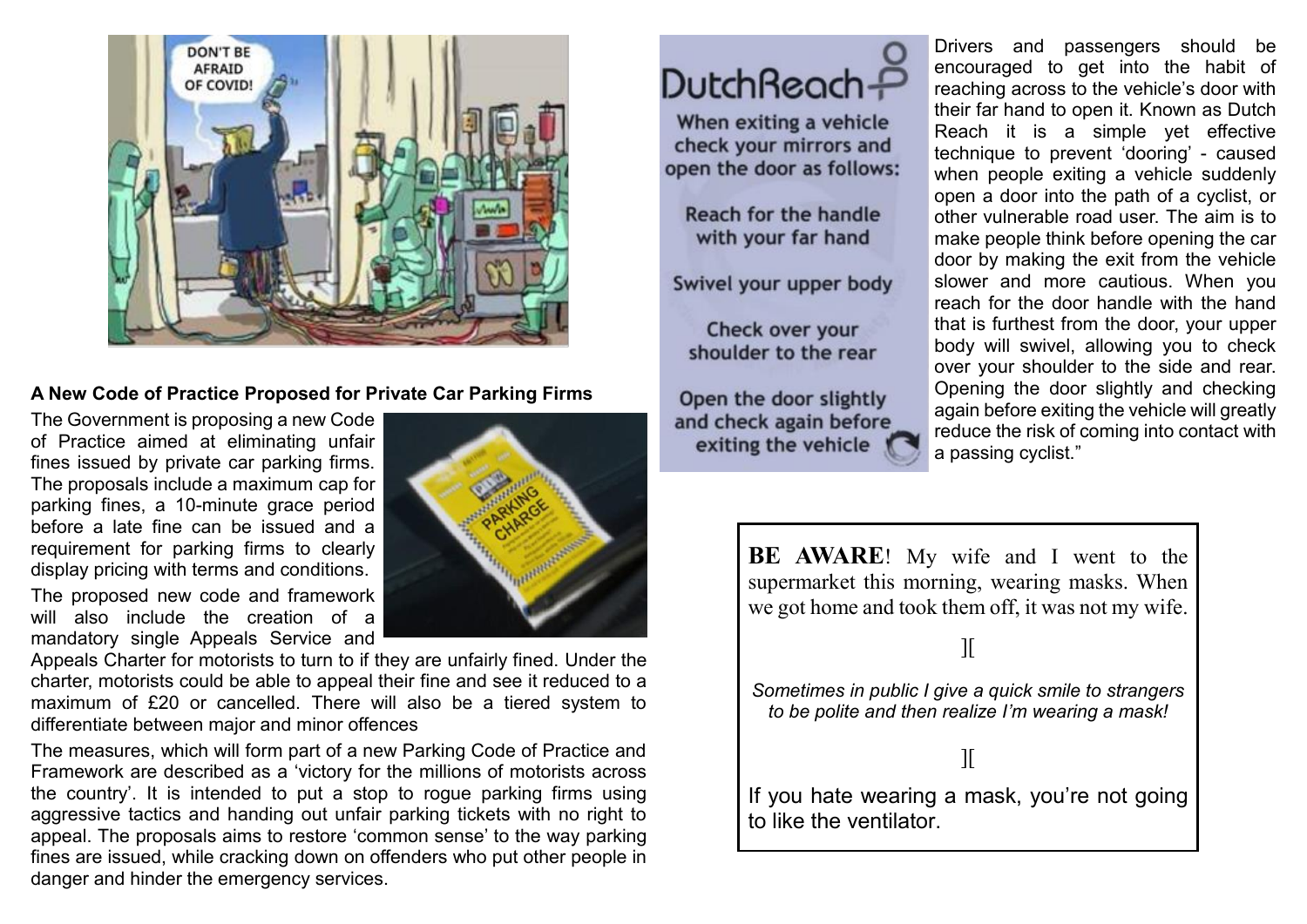## **Phones behind the Wheel: The Law**

When did you last familiarise with the rules regarding the use of mobile phones whilst driving your car?

Like me, the use of a handheld device whilst driving is a no-brainer! We just don't do it… or at least we ought not to be doing it. I never cease to be amazed by what is a very common sight these days….drivers with mobile in one hand and the one hand on the wheel, in blatant contravention of the law. Let's face it, the chances of being caught are pretty small, with Police resources stretched to (and even beyond?) capacity.

The law on the use of handheld mobile phones whilst driving a motor vehicle on public road is some 16 years old now and has been criticised by the High Court for failing to evolve in-line with the rapid development of smartphone technology.

The law currently states:

- Using a hand-held mobile phone or sat-nav while driving is illegal
- Any hands-free devices should be fully set up before you drive
- Police still have the power to stop you if they think you have been distracted
- The law still applies if you're stopped in traffic, queuing at lights, supervising a leaner
- You could get penalty points, a fine and/or a driving ban if you break the law

As you might guess, there are very few exceptions;

- 1) You're parked safely; if I need to make or receive a call, I will not only park safely but I will also switch off the engine and remove the keys from the ignition (okay so my car doesn't have keyless operation but you get the idea).
- 2) You need to call 999 in an emergency and it's unsafe or impractical to stop

And as you might also have guessed, there are loopholes which, in some cases, have resulted in guilty drivers escaping prosecution. For example, using a handheld mobile phone to take photos/videos while driving….or

even to play a game! Astonishing! It's all to do with the definitions used in the relevant sections of Road Traffic Act.

Well that could all be about to change, depending on the outcome of consultation. If it is enacted in early 2021;

**It will become illegal for** *anyone to pick up and use* **their mobile phone while driving…** irrespective of what it is being used for. No ambiguity!

But catching offenders in the act? Hmmm, not sure!

It is entirely possible to disable mobiles automatically when they are detected by suitable technology inbuilt to a vehicle. That however is unlikely to be allowed to happen.

#### **So it's okay to use hands-free?**

I use my satnav in this way, pre-programming it before moving off. Pressing buttons which require me to look away from the road ahead (and behind via rear view mirrors!) while driving is unsafe. That is why we do a cockpit check which will help remind us of where the important buttons **without having to visually look for them**.

Consider this; driving at 30 mph, I take my eyes off the road just for 1 second and my car will have travelled FORTY-FIVE feet without me seeing ahead! Driving at 70 mph, I take my eyes off the road just 1 second, and my car will have travelled HUNDRED AND FIVE feet without me seeing ahead!!! Now that's is **scary, dangerous and unsafe.**

HOWEVER, I **never** use my hands-free phone to make or receive calls whilst driving. No call is so urgent that it can't wait for me to find a safe place to stop; it may mean having to return the call because the caller would have the hung up in the time it would take me to find a safe stopping place…or my phone would have gone to voicemail.

So, what is the issue with having a hands-free telephone conversation while driving? The answer is simple; because it is distracting and dangerous. Click on this link or cut/copy and paste into your browser (e.g. Google) to see this short but sobering **simulator video**) for yourself… nothing horrific

If you think this article and/or the video may be of benefit to family, friends, please share.

<https://www.bbc.co.uk/news/av/uk-england-hampshire-49555516>

On that note, happy safe motoring.

Andrew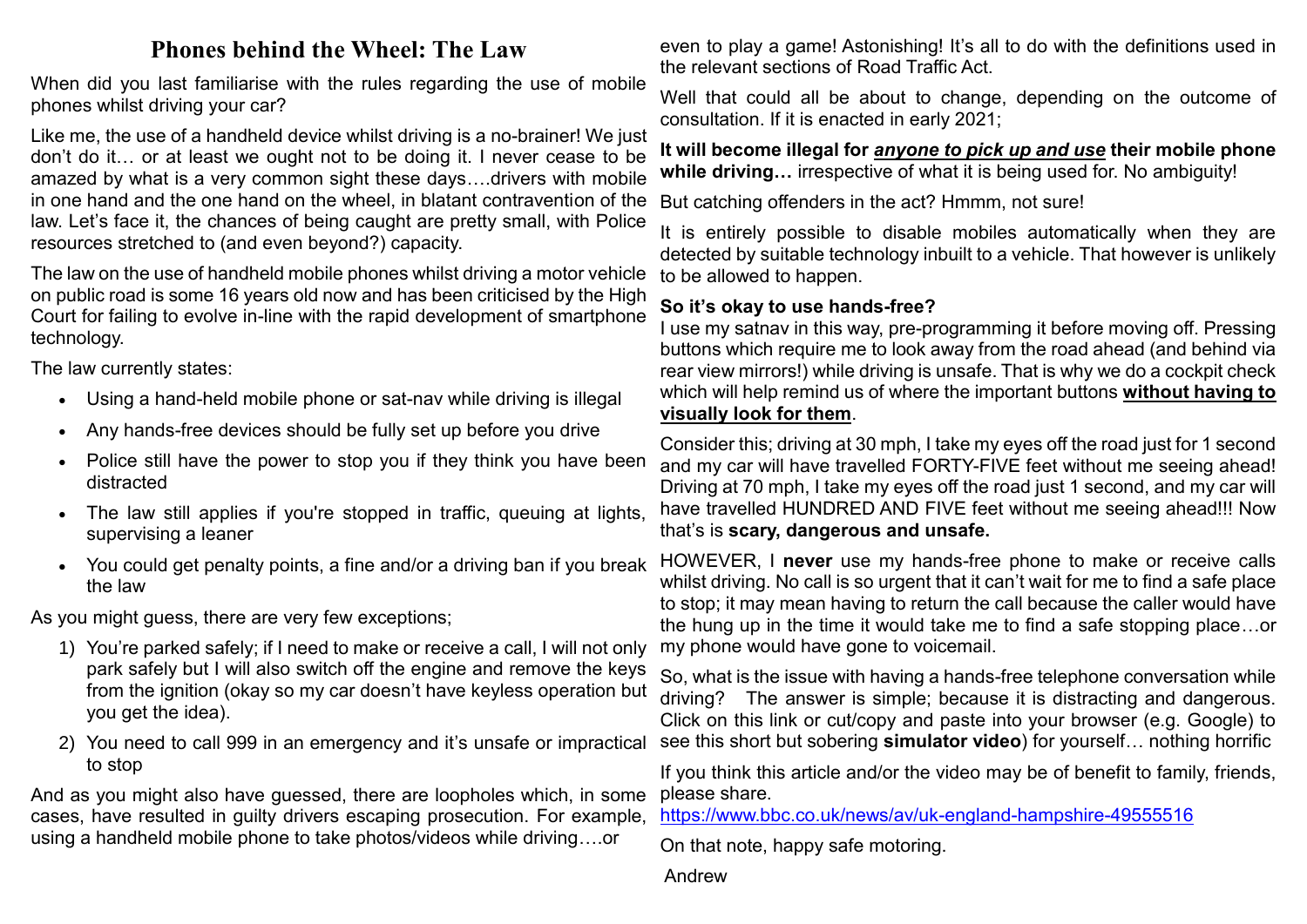### **The Darker Side of Light**

#### By Nigel Albright

Today, in mid-September, was probably one of the last really hot days of the year and I took off to the beach via one of my favourite sections of road to the south coast. Along the way is a goodly selection of sunlit and shadow areas, the latter often though an avenue of trees. The effect of sunlight on such places is variable. In winter, with no leaves on the trees, there is generally hardly any reduction in light but, as the leaves appear there can be a strobe effect through to full foliage when it can appear very dark in the bright sunlight, as was the case today. For older people the strobe effect can, of course, potentially be dis-orientating.

Travelling in bright sunlight towards an avenue of trees the shadow can actually appear almost completely black. However, after entering the shadow the eyes adapt very quickly to the different light conditions and the brain simultaneously seems to forget that the view was impenetrably black a moment before.

A key point is that very often looking into the blackness vehicles with no lights on are often almost inconspicuous until they emerge into the light. This 'impenetrable black' can also hide other horrors. Mostly I worry about cyclists with what I call a 'culture of black' who, in a much lower light level, can more readily blend with the back ground. The same sort of issue can occur at dusk because many of them and, by the way, these are often enthusiastic cyclists, just have a pin prick of a red light showing that often isn't obvious until you get very close. As I said in a Facebook item which was quoted in the Somerset Gazette, I don't wish anyone any harm but if, in such circumstances I did hit a cyclist I am afraid I would have little sympathy for them. The same, I am afraid, also goes for motorcyclists with a similar mindset. In fact such motorcyclists are obviously potentially a greater hazard because of the speed they will travel at.

I am generally amazed at the number of drivers who obviously feel that side lights aid conspicuity. They are for parking; beyond that they serve no real drivers do this because they want to ensure they are more obvious in low extremes of light intensity in a single picture.

light conditions. It might just be that they do this anyway. However, the conscious action means it is possible this was done for the latter reason and therefore, by comparison, we know that those who just have running lights on will not have thought this through and those who also have headlamps on might well have done so. Given the choice I would be more inclined to trust the actions of the latter against the former. We also know that those drivers who have not put headlights on in (or what might be) low light conditions have most certainly not got the brain fully engaged in the task and for this reason I would be more wary of them.

Essentially, it all comes down to how vulnerable we are on the roads and our work is mainly about reducing that vulnerability. It is not so much vulnerability to our own behaviour but rather vulnerability to the actions of others, which gets back to the basic safety maxim that you trust no one until they prove they can be trusted. Getting close and cosy is generally not good news. Space is the key. What this also means is that in parallel with a scale of vulnerability goes a scale of trust – the trust in other people behaving sensibly or not, as the case may be. To assess how much you trust other drivers' behaviour you have to pick up clues on how much they might be relating to the conditions around them or, for example, whether they are mentally isolated in their metal bubble. Sometimes the clues are seemingly small, perhaps such as whether headlamps are on in certain conditions, but sometimes these can also be the most significant. So the answer is never cease to look for the clues, to enquire, to interrogate the information. As the occupier of 221B Baker Street said, 'It's elementary, my dear Watson'.

purpose. Travelling in fog, dusk or other low light conditions with just gets an overall picture – a bit like a radar screen where a part of the image stays sidelights on means the lights are often not obvious until more or less the for a period after it has been scanned and multiples of those are retained to form vehicle itself comes into view. Of course, nowadays, there are bright the complete picture. At each point the eye automatically adjusts the exposure running lights on vehicles, which poses another interesting thought. These, and focus and the brain temporarily retains the image to become part of the obviously, light up automatically when the vehicle is started, and so require whole picture. And it all happens so quickly and seamlessly that you think you no conscious thought by the driver. There are, however, those who switch are taking in the whole scene in one go. It generally means that each part of the their headlamps on in daylight despite the running lights, which is obviously picture is correctly exposed. By comparison a camera can only calculate the a conscious action. Now, we are not to know for certain whether such intensity and colour of the overall image which is why it generally cannot handle The human eye is an amazing device because it can instantly adapt to changes of light, even when looking at a scene which has a mixture of bright and dark hues. The interesting bit is that whilst peripheral vision can cover almost 180 degrees the actual area of focus can be quite narrow. For example, if you are reading and concentrate on one word other words around can appear indistinct. However, because the point of focus moves quickly across the scene the brain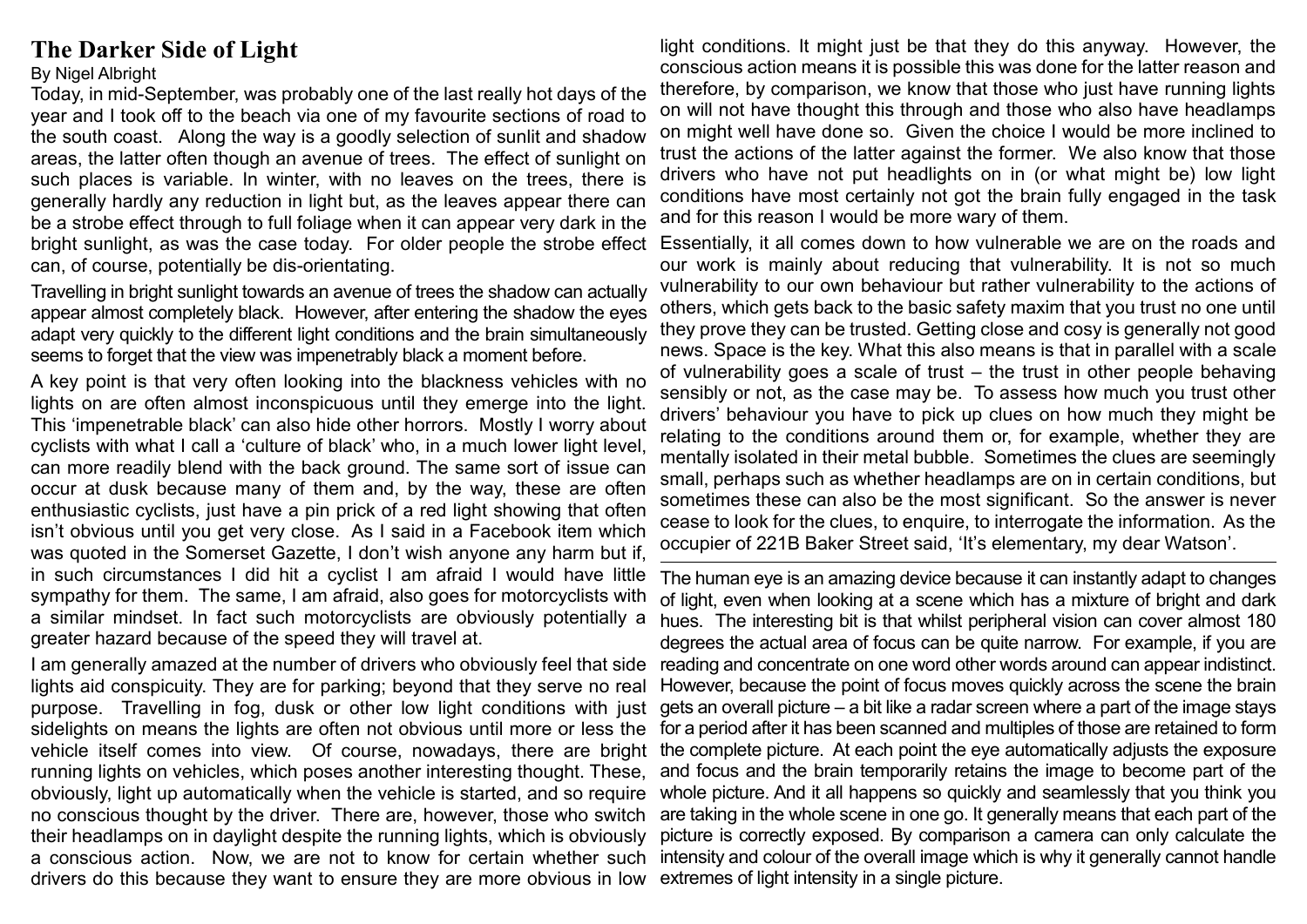# **TALE LIGHT**

#### ALWAYS MAKE TIME FOR TEA

Police who stopped a lorry for going too slow found the driver brewing tea on a campus stove on his lap!

#### I SHOULD BE SO LUCKY

Lucky Kayla Chambers has won a £56,000 Jaguar in a raffle. Unfortunately, she is being made to wait before she drives it. She is only 3!

#### THAT WILL TEACH HER

A traffic warden slapped a ticket on a BMW parked outside a hospital. Only to get a telling off when she got home from her furious husband. For not recognising the family car!

#### NOT LOOKING GOOD TO ME

A Police Traffic boss has decreed that in future ALL officers would be Females under direction from the top brass.

#### WHATS YOUR'S?

A Traffic Cop who issues 400 tickets a month has written and published a book called 'WHAT'S YOUR EXCUSE'? Listing all the bizarre excuses from speeding drivers.

#### TOO STRICT A DRIVING EXAMINER

An Israeli driving examiner failed a woman motorist because the top she wore exposed her midriff. This contravened the Orthodox Jewish dress code.

#### HEALTH AND EFFICIENCY

Contestants in a nude Vintage Car show have been advised to put towels on the hot leather car seats in the summer parade.

# *Andy Poulton*

**IAM RoadSmart Examiner Region 1 South West**

## **More Examiners Quotes**

The only reason some drivers slow down for pedestrians is because they're afraid they will damage their cars.

There are still a few drivers about that can remember when it cost more to maintain a car than park it.

One advantage of running a small hatchback as a second car is when the children play up they can be reached by hand.

It sometimes seems that drivers were born ignorant of traffic laws and regulations. Then had a relapse.

Drive with care life has no spare.

For those of you who've been completing my quizzes, you'll have noticed that from March, when they started to September they were all based on various events specific to the last decade. Having come to the end of those questions, from here on in the questions will be more random and not year specific.

If you have enjoyed doing them, can you drop me a line via David at [ed@wessexam.uk](mailto:ed@wessexam.uk) to let me know please, or indeed to offer any suggestions about future quizzes. Thanks.

Happy quizzing.…………………